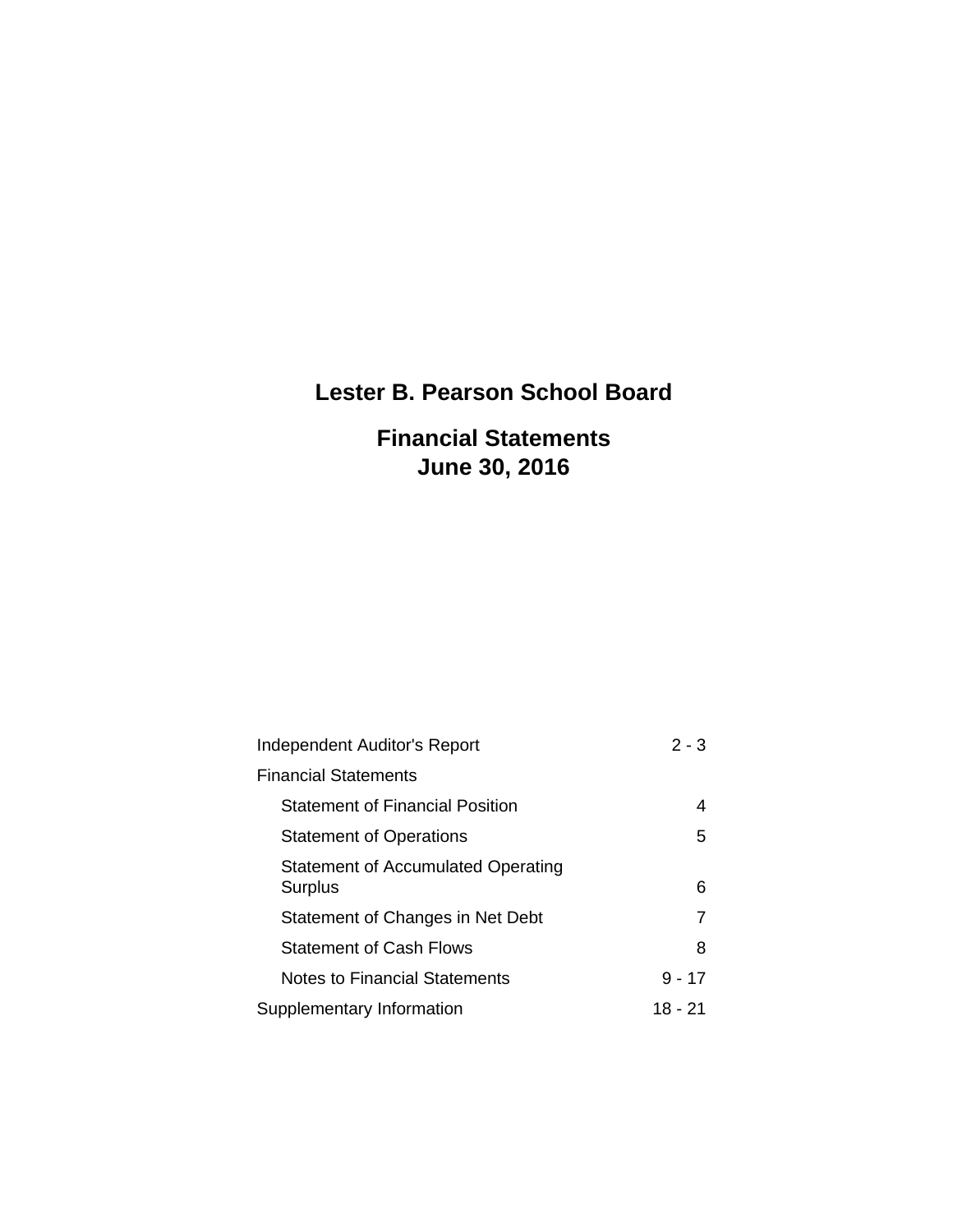

### **Independent Auditor's Report**

To the Council of Commissioners of Lester B. Pearson School Board

**Raymond Chabot Grant Thornton LLP** Suite 2000 National Bank Tower 600 De La Gauchetière Street West Montréal, Quebec H3B 4L8

Telephone: 514-878-2691 Fax: 514-878-2127 www.rcgt.com

We have audited the accompanying financial statements of Lester B. Pearson School Board, which comprise the statement of financial position as at June 30, 2016 and the statement of operations, the statement of accumulated operating surplus, the statement of changes in net debt and the statement of cash flows for the year then ended, and a summary of significant accounting policies and other explanatory information.

#### **Management's responsibility for the financial statements**

Management is responsible for the preparation and fair presentation of these financial statements in accordance with Canadian public sector accounting standards and for such internal control as management determines is necessary to enable the preparation of financial statements that are free from material misstatement, whether due to fraud or error.

#### **Auditor's responsibility**

Our responsibility is to express an opinion on these financial statements based on our audit. We conducted our audit in accordance with Canadian generally accepted auditing standards. Those standards require that we comply with ethical requirements and plan and perform the audit to obtain reasonable assurance about whether the financial statements are free from material misstatement.

An audit involves performing procedures to obtain audit evidence about the amounts and disclosures in the financial statements. The procedures selected depend on the auditor's judgment, including the assessment of the risks of material misstatement of the financial statements, whether due to fraud or error. In making those risk assessments, the auditor considers internal control relevant to the entity's preparation and fair presentation of the financial statements in order to design audit procedures that are appropriate in the circumstances, but not for the purpose of expressing an opinion on the effectiveness of the entity's internal control. An audit also includes evaluating the appropriateness of accounting policies used and the reasonableness of accounting estimates made by management, as well as evaluating the overall presentation of the financial statements.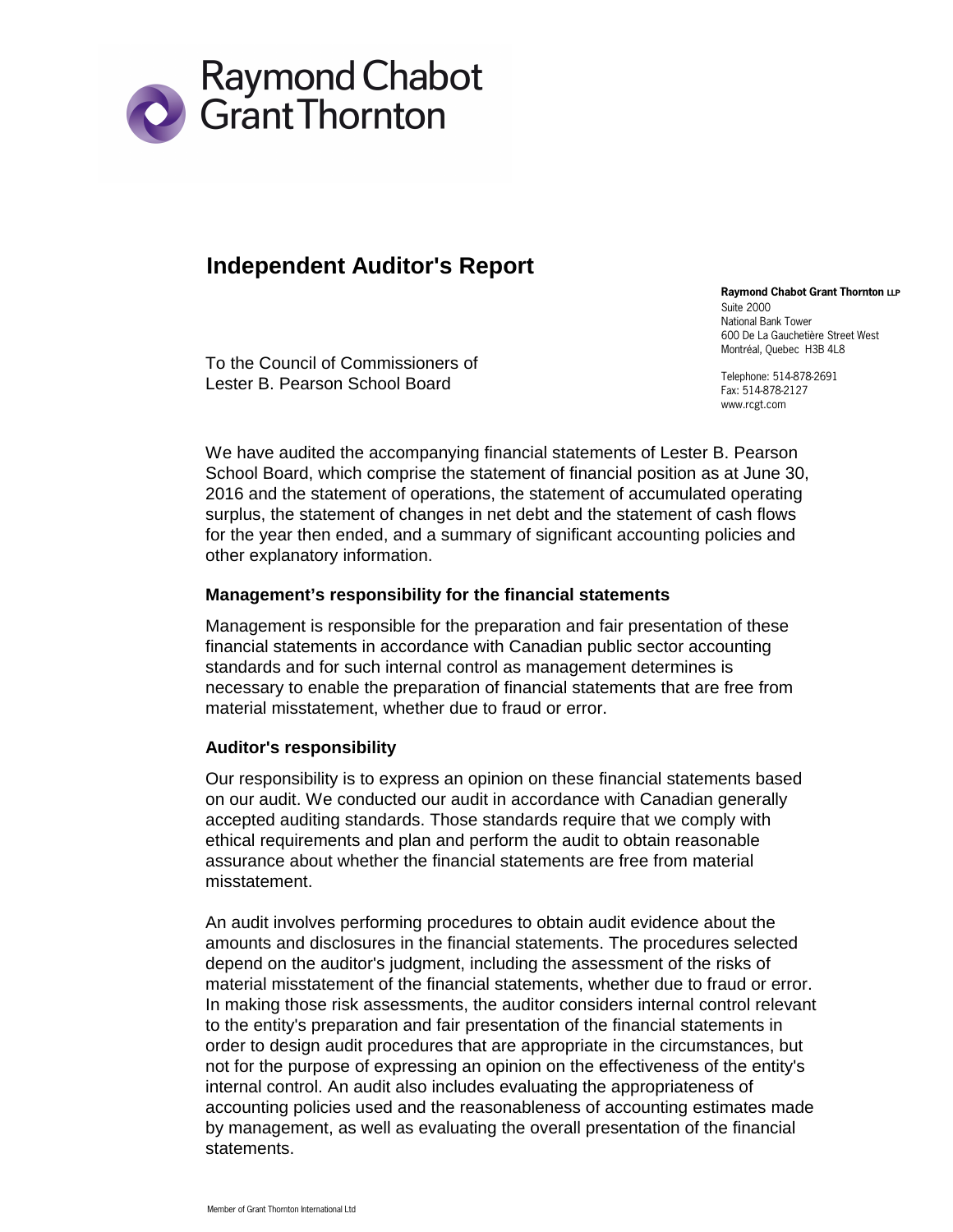We believe that the audit evidence we have obtained is sufficient and appropriate to provide a basis for our audit opinion.

#### **Opinion**

In our opinion, the financial statements present fairly, in all material respects, the financial position of Lester B. Pearson School Board as at June 30, 2016 and the results of its activities, the changes in its net debt and its cash flows for the year then ended in accordance with Canadian public sector accounting standards.

Raymond Cholot Grant Thornton LLP

Montréal October 7, 2016

 $1$  CPA auditor, CA public accountancy permit no. A117472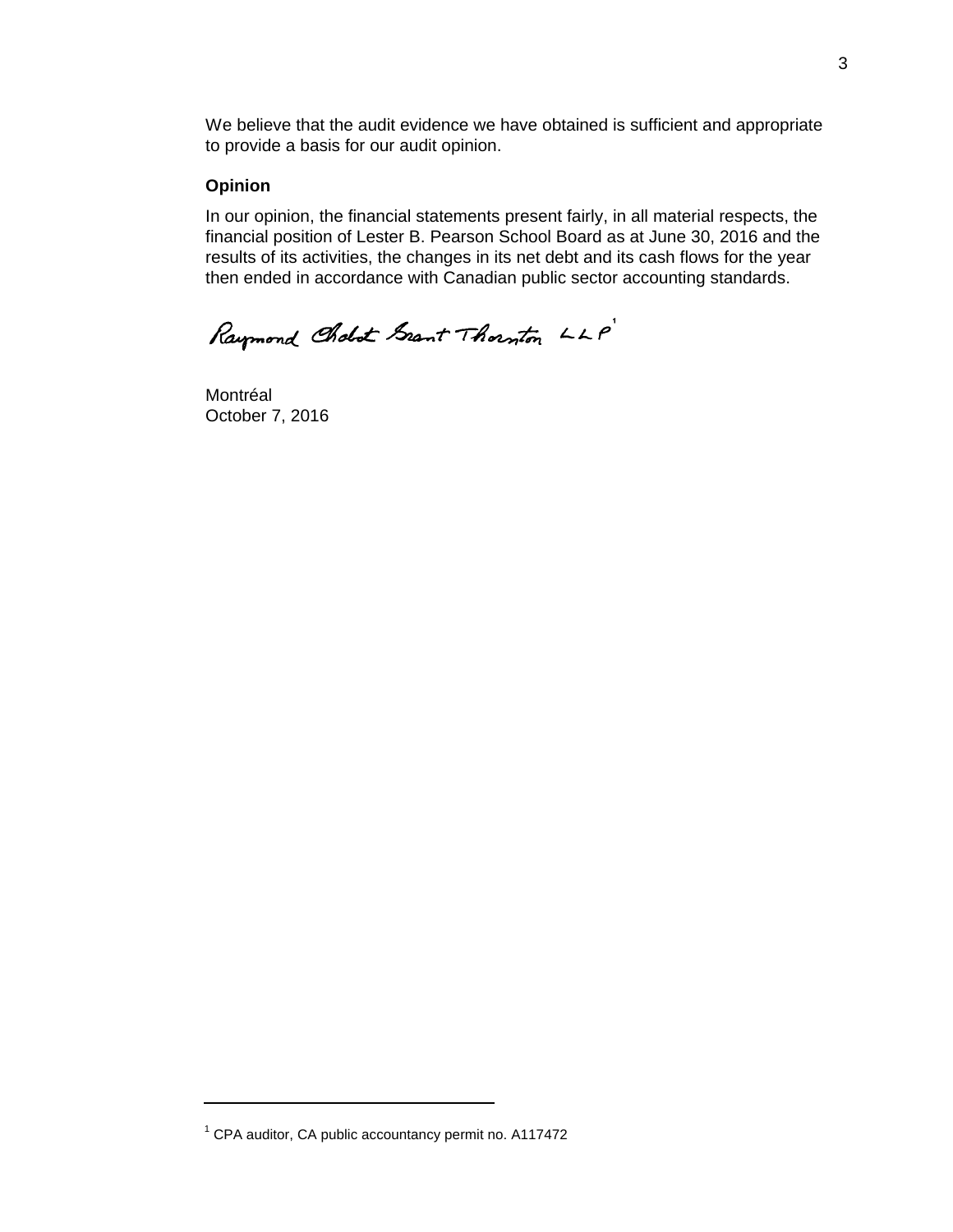### **Lester B. Pearson School Board Statement of Financial Position**

June 30, 2016

|                                                                 | 2016            | 2015            |
|-----------------------------------------------------------------|-----------------|-----------------|
|                                                                 |                 | \$              |
| <b>FINANCIAL ASSETS</b>                                         |                 |                 |
| Cash                                                            | 1,553,738       |                 |
| Operating grants receivable (Note 4)                            | 31,327,053      | 26, 167, 498    |
| Grants receivable specific to the acquisition of property       |                 |                 |
| and equipment                                                   | 90,306          |                 |
| Financing grants receivable                                     | 33, 165, 672    | 42,555,122      |
| Accounts receivable (Note 5)                                    | 9,156,684       | 7,312,176       |
|                                                                 | 75,293,453      | 76,034,796      |
| <b>LIABILITIES</b>                                              |                 |                 |
| <b>Bank overdraft</b>                                           |                 | 251,151         |
| Accounts payable and accrued liabilities (Note 6)               | 44,690,970      | 65,656,178      |
| Deferred revenues related to property and equipment acquisition |                 |                 |
| (Note 7)                                                        | 6,559,307       | 6,776,531       |
| Deferred revenues                                               | 7,478,514       | 5,703,777       |
| Accrued employee future benefits (Note 8)                       | 16,869,021      | 15,880,679      |
| <b>Environmental liabilities</b>                                | 2,647,309       | 4,575,183       |
| Other liabilities (Note 9)                                      | 204,349,826     | 180,829,700     |
|                                                                 | 282,594,947     | 279,673,199     |
| <b>NET DEBT</b>                                                 | (207, 301, 494) | (203, 638, 403) |
| <b>NON-FINANCIAL ASSETS</b>                                     |                 |                 |
| Property and equipment (Note 10)                                | 236,691,783     | 234,924,318     |
| Prepaid expenditures                                            | 132,732         | 160,844         |
|                                                                 | 236,824,515     | 235,085,162     |
| <b>ACCUMULATED OPERATING SURPLUS</b>                            | 29,523,021      | 31,446,759      |
|                                                                 |                 |                 |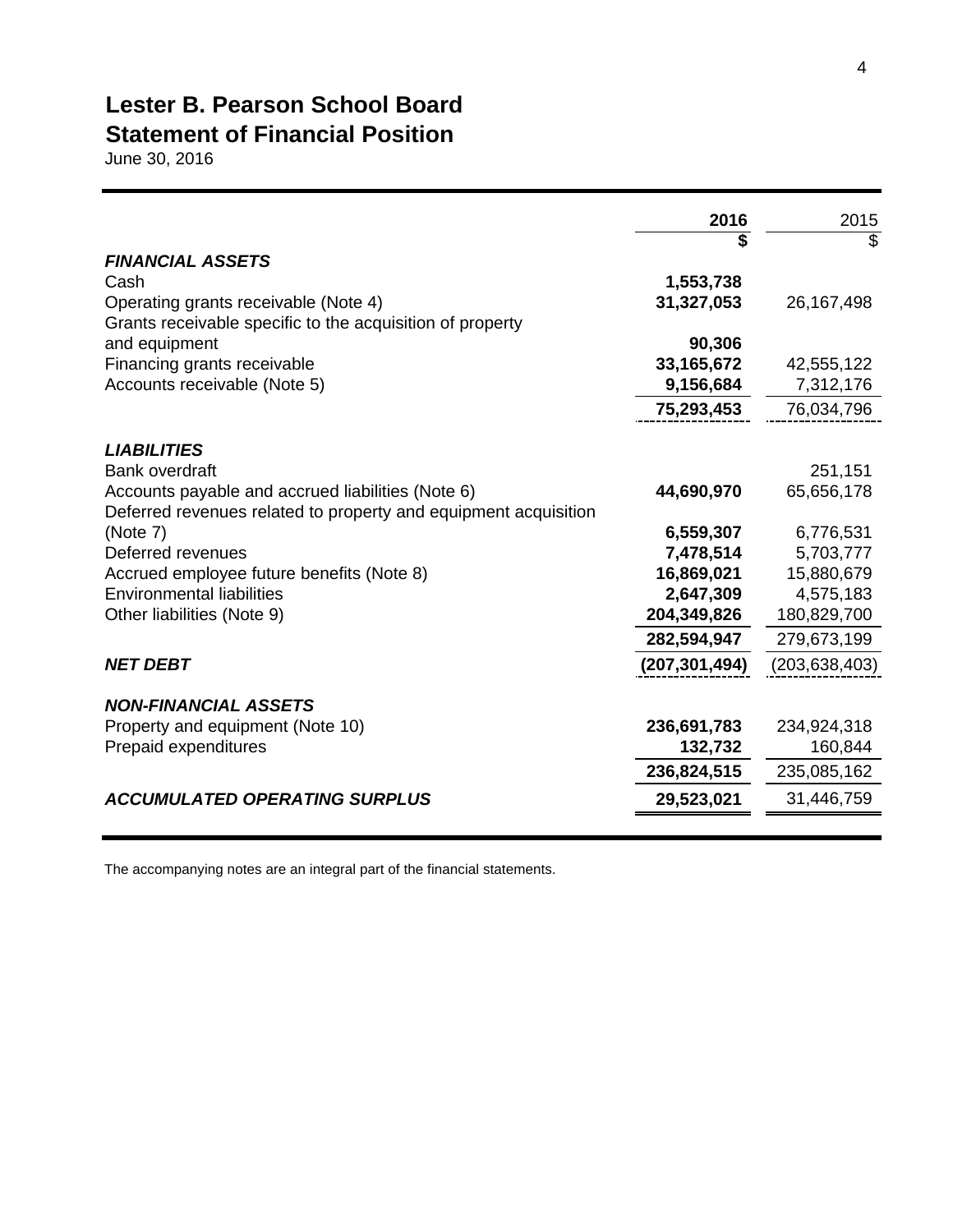# **Lester B. Pearson School Board Statement of Operations**

Year ended June 30, 2016

|                                                         | 2016<br>\$    | 2015<br>\$  |
|---------------------------------------------------------|---------------|-------------|
| <b>Revenues</b>                                         |               |             |
| Ministère de l'Éducation et de l'Enseignement supérieur |               |             |
| (MEES) operating grants                                 | 159,035,962   | 163,360,721 |
| School taxes                                            | 61,602,761    | 60,543,259  |
| Other operating revenues                                | 58,099,197    | 48,599,040  |
| Transportation grants - MEES                            | 5,443,445     | 5,680,657   |
|                                                         | 284, 181, 365 | 278,183,677 |
| <b>Expenditures</b>                                     |               |             |
| Teaching services                                       | 134,505,319   | 133,451,388 |
| Educational support activities                          | 66,913,144    | 64,181,708  |
| Extra-curricular activities                             | 11,713,721    | 13,203,780  |
| Transportation                                          | 13,151,877    | 13,354,529  |
| Administrative activities                               | 11,634,389    | 11,652,670  |
| Energy                                                  | 5,623,127     | 5,493,914   |
| Amortization of property and equipment                  | 13,105,553    | 12,753,657  |
| Maintenance and caretaking                              | 14,930,917    | 14,992,862  |
| Financing costs                                         | 268,213       | 431,960     |
| Subsidized schools in the public interest               | 9,107,237     | 8,166,964   |
| Other                                                   | 4,163,263     | 4,160,532   |
| Net change in the provision for fringe benefits         | 988,343       | (333,622)   |
|                                                         | 286,105,103   | 281,510,342 |
| <b>Excess of expenditures over revenues</b>             | (1,923,738)   | (3,326,665) |
|                                                         |               |             |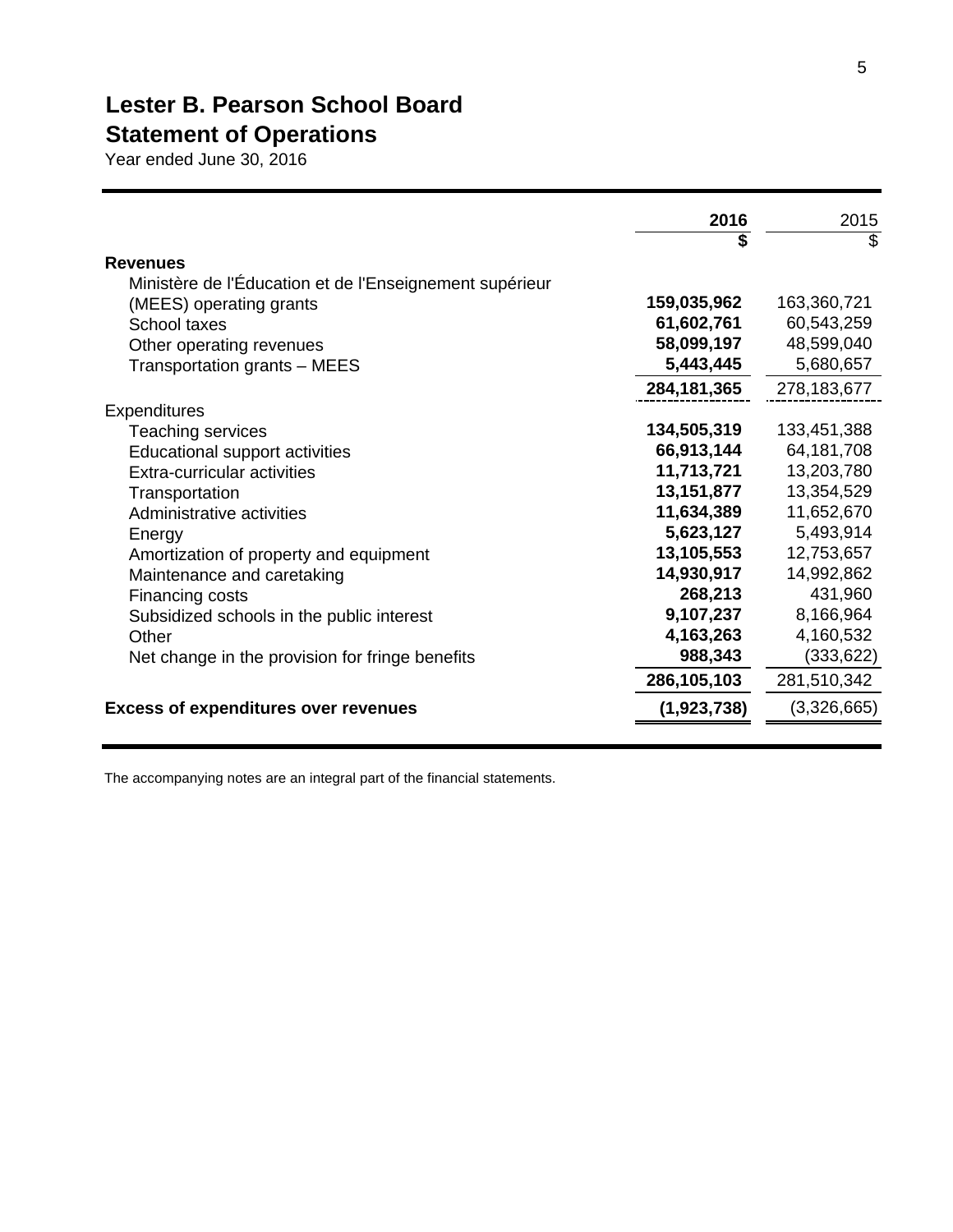### **Lester B. Pearson School Board Statement of Accumulated Operating Surplus**

Year ended June 30, 2016

|                                                  | 2016        | 2015        |
|--------------------------------------------------|-------------|-------------|
|                                                  |             |             |
| Accumulated operating surplus, beginning of year | 31,446,759  | 34,773,424  |
| Excess of expenditures over revenues             | (1,923,738) | (3,326,665) |
| Accumulated operating surplus, end of year       | 29,523,021  | 31,446,759  |
|                                                  |             |             |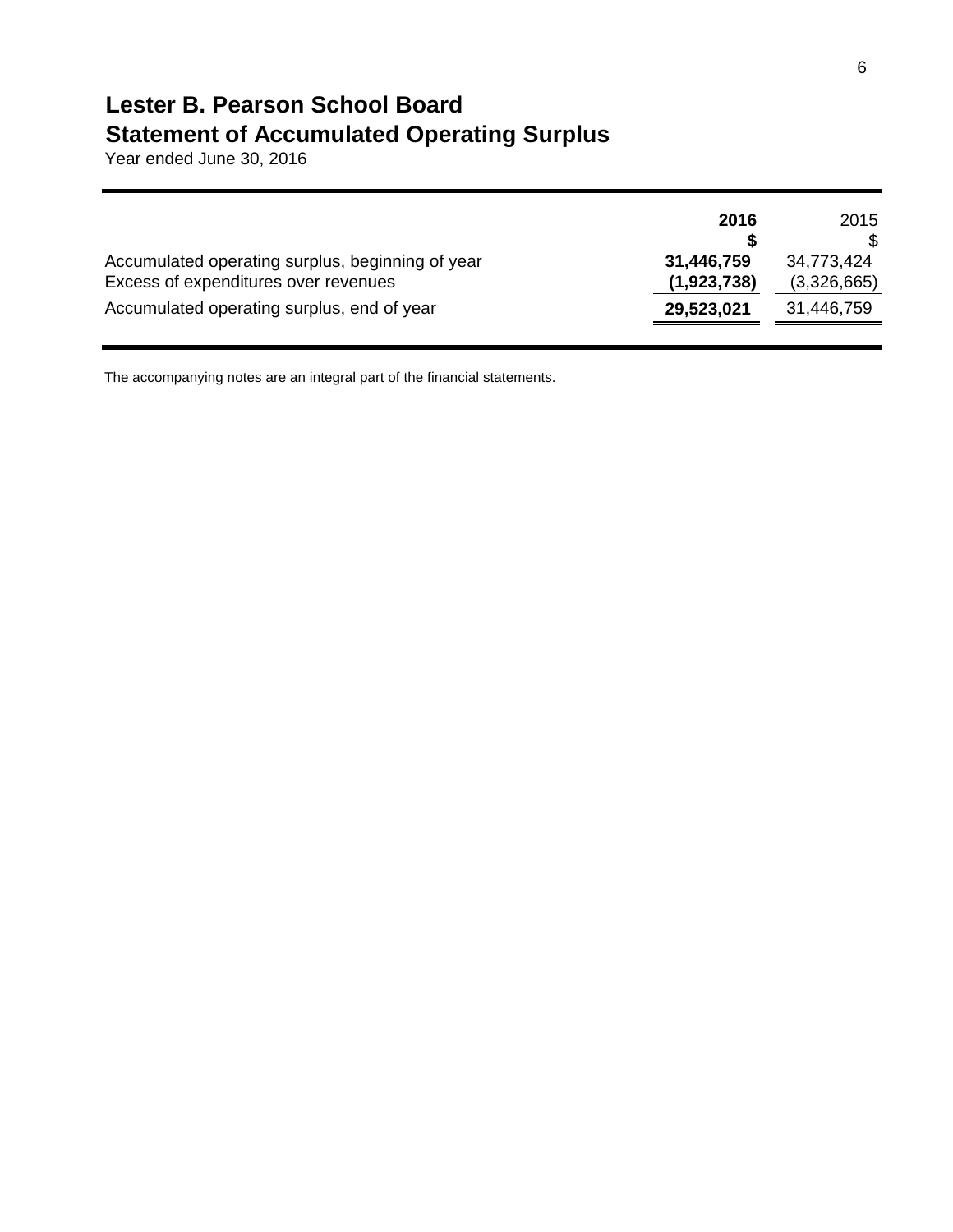# **Lester B. Pearson School Board Statement of Changes in Net Debt**

Year ended June 30, 2016

|                                                                                                                        | 2016<br>S                                   | 2015<br>\$                                   |
|------------------------------------------------------------------------------------------------------------------------|---------------------------------------------|----------------------------------------------|
| Net debt, beginning of year                                                                                            | (203, 638, 403)                             | (189, 268, 994)                              |
| Excess of expenditures over revenues                                                                                   | (1,923,738)                                 | (3,326,665)                                  |
| Variations due to property and equipment<br>Property and equipment purchases<br>Amortization of property and equipment | (14, 873, 018)<br>13,105,553<br>(1,767,465) | (23, 754, 851)<br>12,753,657<br>(11,001,194) |
| Variation due to prepaid expenditures                                                                                  | 28,112                                      | (41, 550)                                    |
| Increase of net debt                                                                                                   | (3,663,091)                                 | (14,369,409)                                 |
| Net debt, end of year                                                                                                  | (207, 301, 494)                             | (203, 638, 403)                              |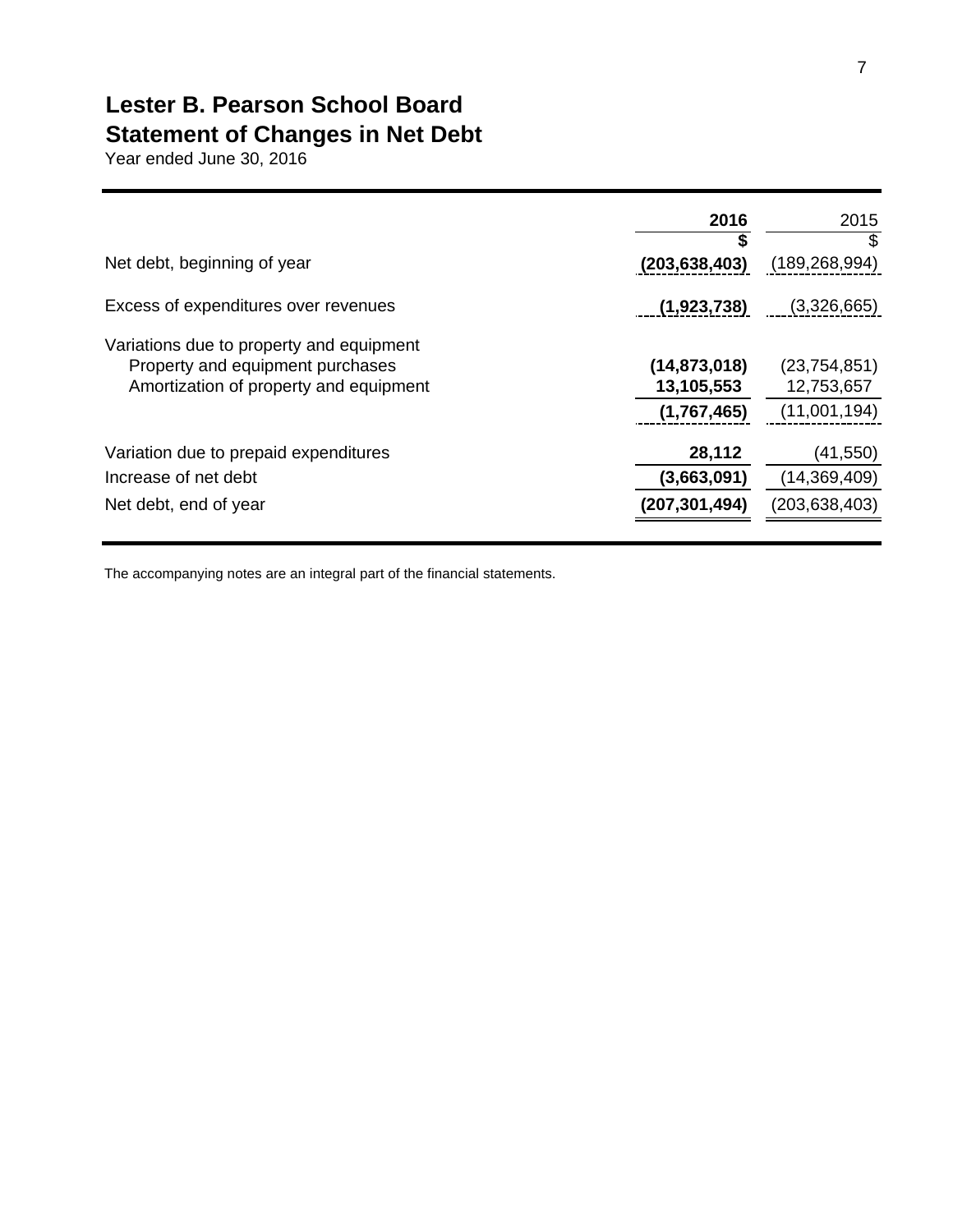# **Lester B. Pearson School Board**

# **Statement of Cash Flows**

Year ended June 30, 2016

|                                                                                                | 2016<br>\$   | 2015<br>\$     |
|------------------------------------------------------------------------------------------------|--------------|----------------|
| <b>OPERATING ACTIVITIES</b>                                                                    |              |                |
| Excess of expenditures over revenues                                                           | (1,923,738)  | (3,326,665)    |
| Non-cash items                                                                                 |              |                |
| Doubtful accounts                                                                              | 500,247      | 21,128         |
| Provisions for future payroll benefits                                                         | 988,342      | (333,621)      |
| Prepaid expenditures                                                                           | 28,112       | (41, 550)      |
| Amortization of deferred revenues related to property and                                      |              |                |
| equipment acquisition                                                                          | (378, 446)   | (380, 081)     |
| Amortization of property and equipment                                                         | 13,105,553   | 12,753,657     |
| Variations due to operating assets and liabilities                                             | 5,152,389    | 14, 139, 137   |
| Cash flows from operating activities                                                           | 17,472,459   | 22,832,005     |
| <b>INVESTING ACTIVITIES</b><br>Cash outflow from the acquisition of property and equipment and |              |                |
| cash flows from investing activities                                                           | (15,667,570) | (23, 315, 403) |
| Increase (decrease) in cash                                                                    | 1,804,889    | (483, 398)     |
| Cash (bank overdraft), beginning of year                                                       | (251, 151)   | 232,247        |
| Cash (bank overdraft), end of year                                                             | 1,553,738    | (251, 151)     |
|                                                                                                |              |                |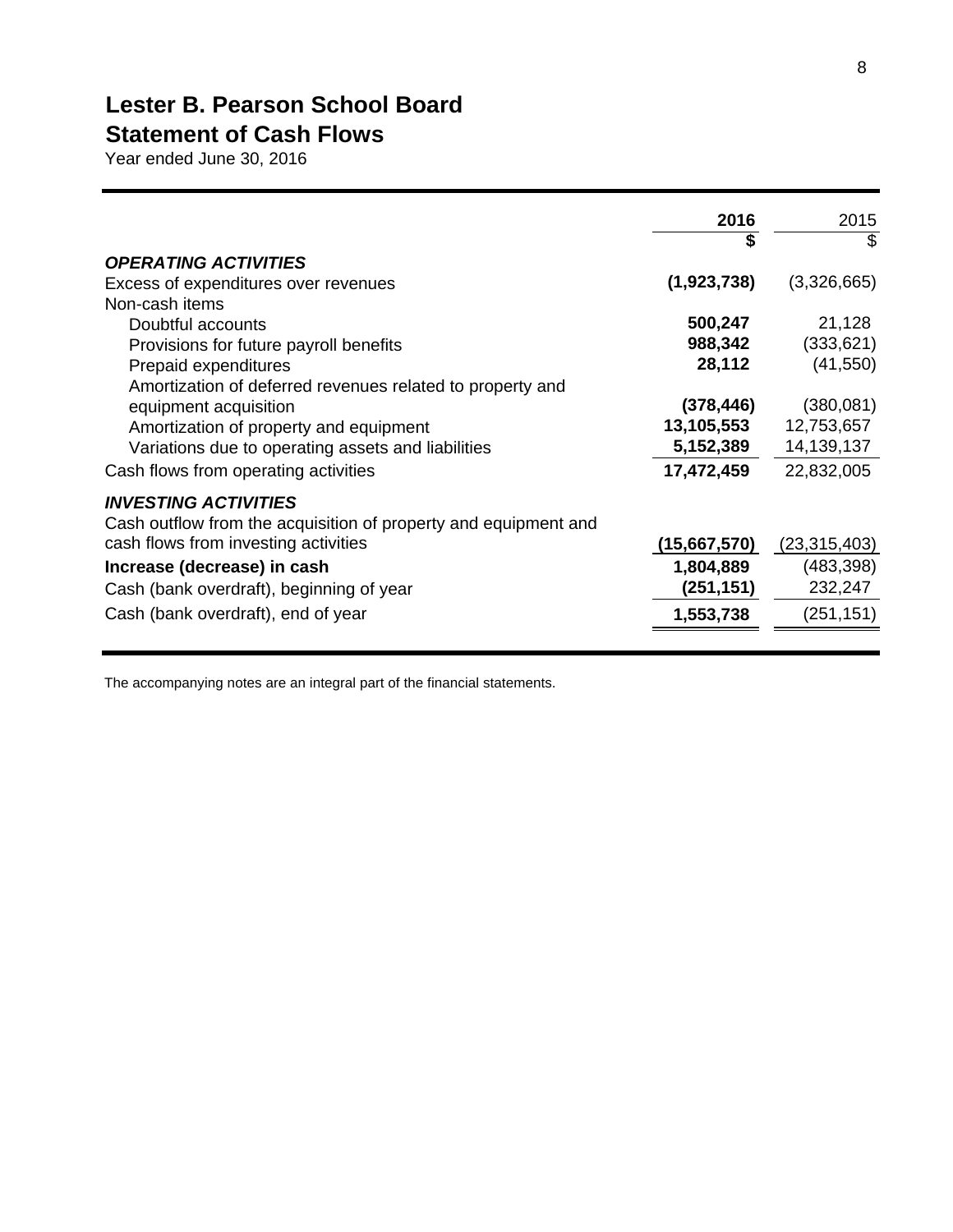June 30, 2016

#### *1 - GOVERNING STATUTES*

The School Board was incorporated under decree 1014-97 on August 13, 1997 of the Education Act. The financial statements have been prepared to satisfy the requirements of Section 284 of the Education Act (L.R.Q., c. I•13.3).

#### *2 - SIGNIFICANT ACCOUNTING POLICIES*

The financial statements are prepared by the School Board in accordance with Canadian public sector accounting standards in the *CPA Canada Public Sector Accounting Handbook,* and use of any other source of generally accepted accounting principles must be consistent with these standards. The information provided in the financial statements is based on best judgments and estimates.

#### **Accounting estimates**

The preparation of the School Board's financial statements in accordance with Canadian public sector accounting standards requires management to make estimates and assumptions that affect the recognition of assets and liabilities, presentation of assets and contingent liabilities at the date of the financial statements and the recognition of revenues and expenditures for the period presented in the financial statements. Estimates and assumptions were used to evaluate the main items, such as useful lives of property and equipment, accrued liabilities, allowance for future benefits and environmental liabilities. Actual results may differ from management's best estimates.

#### **Cash and cash equivalents**

The School Board's policy is to present in cash and cash equivalents bank balances, including bank overdrafts whose balances fluctuate frequently from being positive to overdrawn.

#### **Financial assets**

Accounts receivable, excluding commodity taxes receivable, are initially recorded at cost and revalued at the net recoverable value with the use of an allowance for doubtful accounts. The annual variation of this provision is included in the expenditures.

The issuance costs related to debt are deferred and amortized according to the straight-line method on the initial term of the debt and are presented as a reduction of the School Board's share of the long-term debt issued by the Comité de gestion de la taxe scolaire de l'île de Montréal (CGTSIM).

#### **Liabilities**

#### *Contributions for property and equipment acquisitions*

The investment subsidy and contributions received for acquisitions of property and equipment subject to amortization are deferred and amortized in the statement of operations on the same basis and over the same period as the related property and equipment in accordance with the stipulations of the government transfers.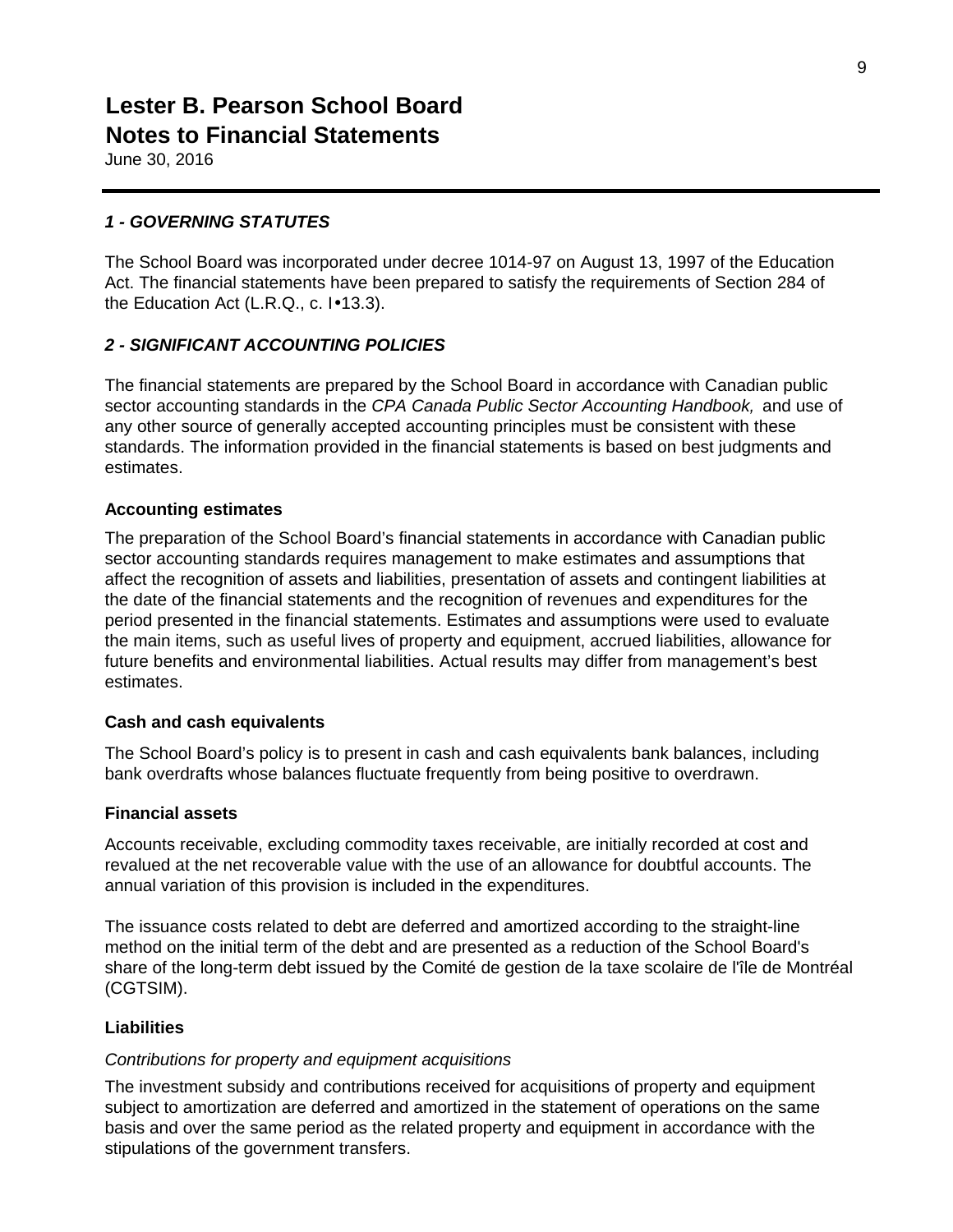June 30, 2016

#### *2 - SIGNIFICANT ACCOUNTING POLICIES (Continued)*

#### *Deferred revenues*

Amounts received for revenues that will be earned in a subsequent period are deferred and presented as deferred revenues in liabilities in the statement of financial position.

Revenues can be recognized as deferred revenues if they meet the following three stipulations:

- Under purpose stipulations, the School Board has little or no discretionary power on how the transferred resources are used;
- Under time stipulations, the School Board has little or no discretionary power on the period or periods during which the received amounts must be used or consumed;
- Under accountability stipulations, execution is constantly monitored and failure to comply with the transfer conditions results in sanctions, such as repayment of the transferred resources.

#### *Pension plans*

Members of the School Board's staff participate in the Régime de retraite des employés du gouvernement et des organismes publics (RREGOP), the Régime de retraite des enseignants (RRE) or the Régime de retraite du personnel d'encadrement (RRPE). These multiemployer plans are defined benefit plans with guaranteed retirement and death benefits. The School Board's contributions to these government retirement plans are assumed by the Government of Quebec and are not included in the financial statements.

#### *Employee future benefits*

Long-term obligations under other employee benefit plans, such as sick leave, vacation, accumulated overtime, wages insurance coverage and other benefits (maternity and paternity leave) are recognized at cost in liabilities. The annual change in the provisions is recognized in expenditures.

#### *Environmental liabilities*

Obligations resulting from the decontamination of contaminated sites under the responsibility of the School Board, or that may likely fall under its responsibility, are recognized as environmental liabilities as soon as contamination occurs or as soon as the School Board is informed of it, that it is expected that future economic benefits will be given up and that a reasonable estimate of the amount can be made. The environmental liabilities include the estimated costs of contaminated land management and decontamination, as well as estimated costs related to maintenance and monitoring following remediation, where required. These costs are evaluated based on the best information available and reviewed annually.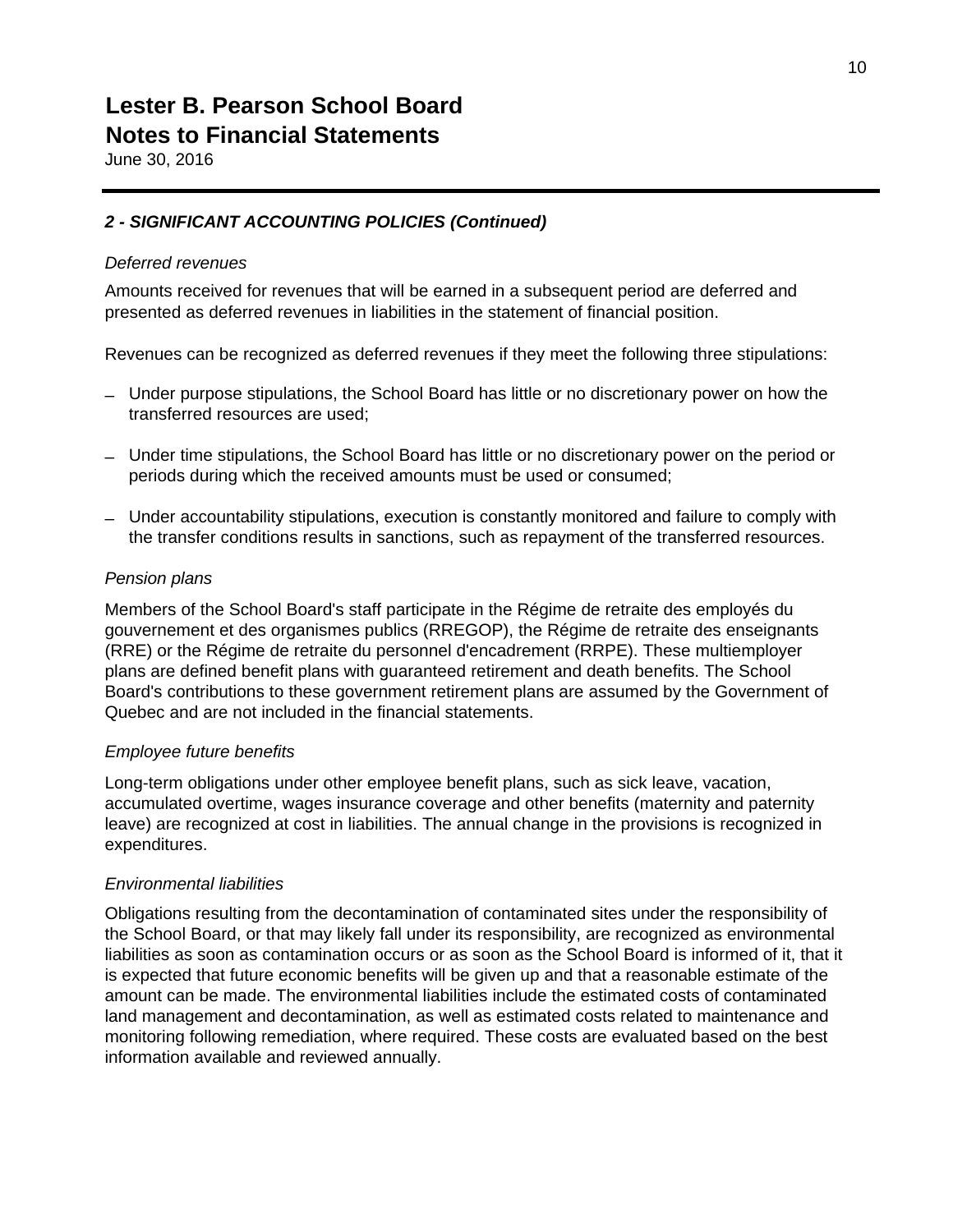June 30, 2016

#### *2 - SIGNIFICANT ACCOUNTING POLICIES (Continued)*

Furthermore, the Government of Quebec stated that it would assume the costs of decontamination of contaminated lands existing as at March 31, 2008 and inventoried as at March 31, 2011, as well as the variances of these liabilities as at June 30, 2015. Consequently, the School Board is able to recognize an account receivable from the Government of Quebec to offset the costs associated with these environmental liabilities. All liabilities recognized after March 31, 2011 for non-inventoried land at that date are assumed by the School Board and recorded in its results for the related fiscal year.

#### **Non-financial assets**

#### *Property and equipment*

Property and equipment are non-financial assets acquired, built, developed or improved, whose useful life extends beyond the period, and are intended to be used sustainably for the production of goods or delivery of service.

Property and equipment are recognized at cost. With the exception of land, the cost of property and equipment is amortized according to the straight-line method over the following periods:

|                                           | Periods        |
|-------------------------------------------|----------------|
| Land development                          | 10 or 20 years |
| Buildings and major building improvements | 15 to 50 years |
| Material and equipment                    | 3 to 15 years  |
| Specialized pedagogical equipment         | 10 or 20 years |
| Complex networks                          | 20 years       |

Property and equipment under construction, development or improvement are not amortized until they are put into service.

Works of art and historical treasures consist primarily of paintings, sculptures, drawings and installations and their cost is expensed in the year of acquisition.

Items of property and equipment that are contributed or acquired for a nominal value are recognized at their fair value at the time of acquisition.

The amounts received from organizations are recognized in liabilities as deferred revenues and are gradually transferred to the operating results and amortized on the same basis and over the same period as the related property and equipment. However, the contributions received for the acquisition of land are recognized in revenues in the year of acquisition.

If circumstances indicate that an item of property and equipment no longer contributes to the School Board's ability to provide goods and services or that the value of the item's future economic benefits is less than its net carrying amount, the cost of the item of property and equipment is reduced to reflect the decline in value.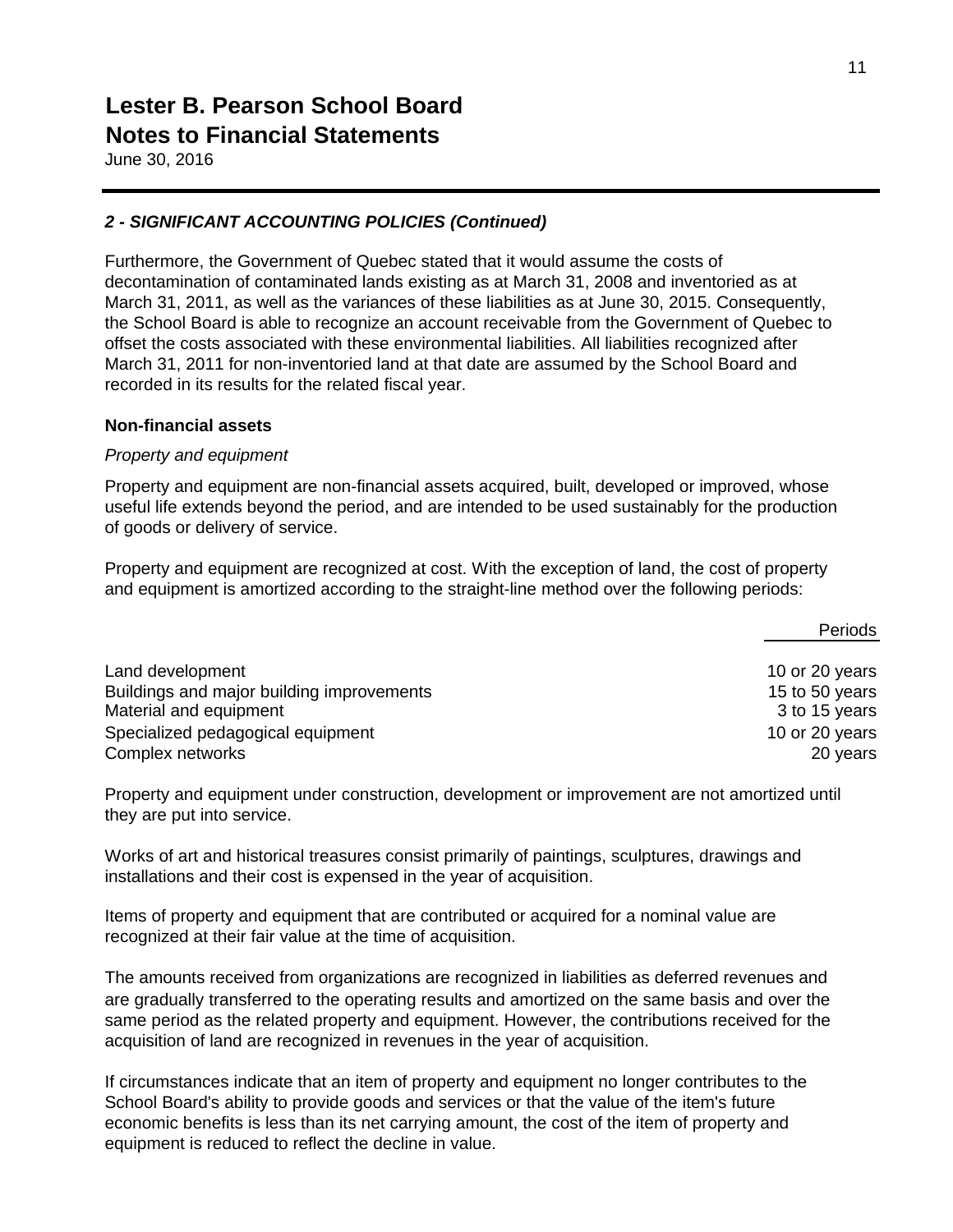June 30, 2016

#### *2 - SIGNIFICANT ACCOUNTING POLICIES (Continued)*

#### *Prepaid expenditures*

Prepaid expenditures represent payments made before the financial year-end for services which the School Board will benefit from during or beyond the upcoming financial year. These costs will be added to the expenditures when the School Board benefits from the services paid for.

#### **Revenue recognition**

Subsidy revenue from the MEES and other ministries and organizations is recognized in the period during which the transfers are authorized and the School Board has satisfied the eligibility criteria for that period's budgetary rules. In management's opinion, the payment authorization is an integral part of the government transfer authorization process and, accordingly, subsidy revenue is not recognized until the payer has sufficient budget credits approved by the National Assembly. Subsidy revenue recognition may be deferred to a subsequent period when the School Board has satisfied certain conditions, which are described in the Deferred revenues section.

The revenues from the school taxes and the subsidies in lieu of taxes are managed by the CGTSIM and recognized according to the share and confirmation received by the CGTSIM.

The School Board's main sources of revenues, other than contributions, are the student fees, the external sales and the recovery of direct costs that are accounted for in Other operating revenues. Revenues are recognized when the following criteria are met:

- Persuasive evidence of an arrangement exists;
- Delivery has occurred;
- The price is fixed or determinable;
- Collection is reasonably assured.

Revenues are recognized as the services are rendered. Deferred revenues represent funds received for which revenues have not yet been earned.

#### *3 - BUDGET FORECAST PRESENTATION*

Under the Education Act (R.S.Q., c. 1-13.3), the School Board has prepared budget forecasts for the current year which were duly adopted by the Council of Commissioners.

These budget data are not prepared with the same level of detail as the actual data presented in the financial statements.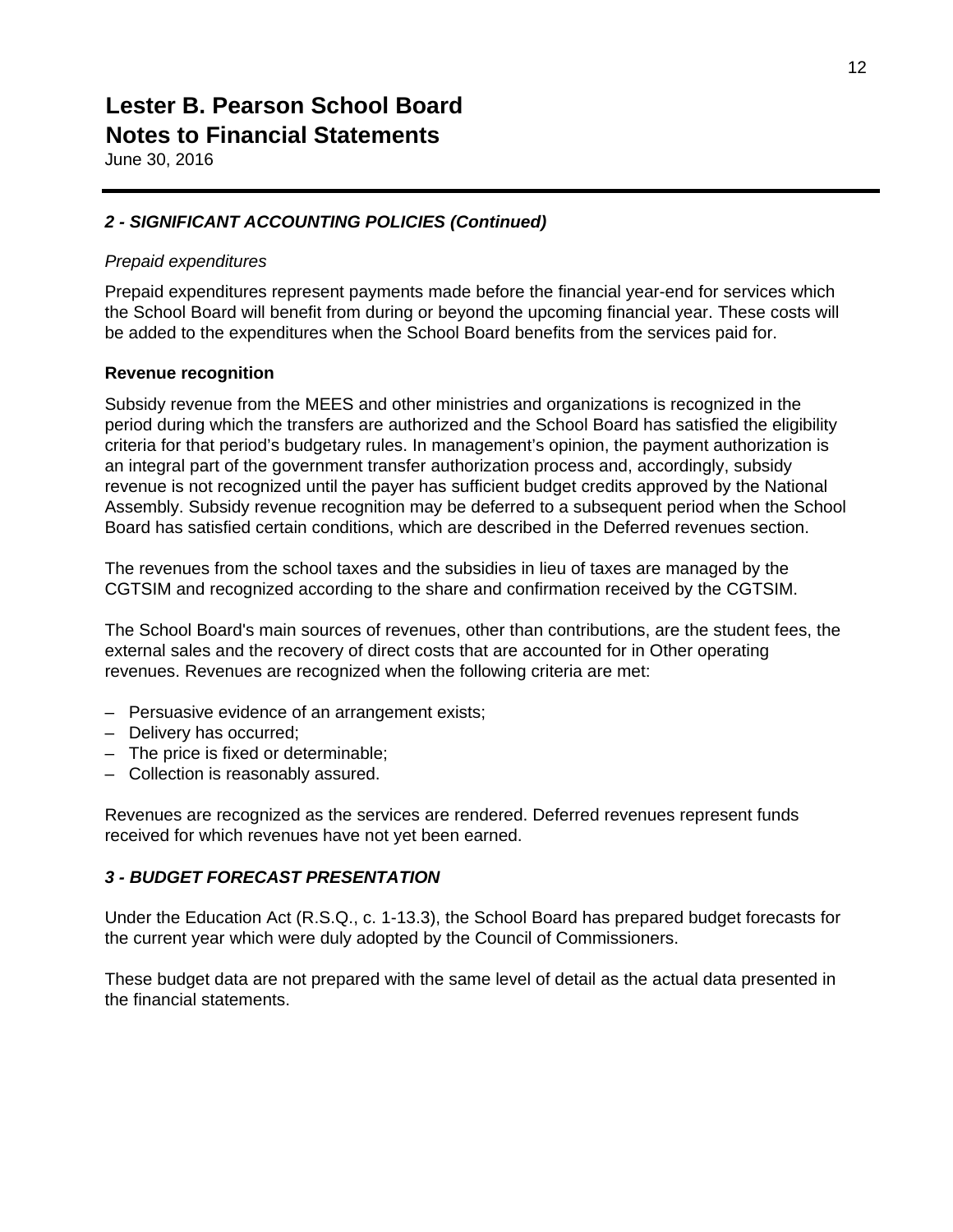June 30, 2016

#### *3 - BUDGET FORECAST PRESENTATION (Continued)*

The summary of budget forecasts initially adopted by the Council of Commissioners is compared with the corresponding actual data:

|                                                                |               | 2015-2016     |
|----------------------------------------------------------------|---------------|---------------|
|                                                                | <b>Budget</b> | Actual        |
|                                                                | \$            | \$            |
| Revenues                                                       |               |               |
| <b>MEES</b> operating grants                                   | 176,556,347   | 164,479,407   |
| Other grants and contributions                                 | 563,474       | 2,472,078     |
| School taxes                                                   | 60,914,662    | 61,602,761    |
| Tuition and course-related fees                                | 1,557,500     | 6,826,228     |
| Sales of goods and services                                    | 25,085,278    | 29,250,007    |
| Other revenues                                                 | 11,570,363    | 19,172,438    |
| Amortization of deferred contributions related to property and |               |               |
| equipment                                                      | 385,000       | 378,446       |
|                                                                | 276,632,624   | 284, 181, 365 |
| Expenditures                                                   |               |               |
| Teaching services                                              | 144,047,906   | 134,505,319   |
| Educational support activities                                 | 48,094,911    | 66,913,144    |
| Extra-curricular activities                                    | 28,677,322    | 24,865,598    |
| Administrative activities                                      | 12,341,280    | 11,634,389    |
| Property and equipment activities                              | 33,454,238    | 33,659,597    |
| Other                                                          | 11,377,840    | 13,538,713    |
| Net change in the accrued provision for fringe benefits        | 300,000       | 988,343       |
|                                                                | 278,293,497   | 286,105,103   |
| Excess of expenditures over revenues                           | (1,660,873)   | (1,923,738)   |
| <b>4 - OPERATING GRANTS RECEIVABLE</b>                         |               |               |
|                                                                | 2016          | 2015          |
| <b>MEES</b>                                                    | \$            | \$            |
| Youth, adult education and vocational education                | 18,894,780    | 12,729,243    |
| Subsidy – financing (employee future benefits)                 | 12,693,484    | 12,693,484    |
| Debt service                                                   | 128,730       | 183,601       |
| Transportation                                                 | (444, 992)    | (49, 337)     |
| <b>Contaminated lands</b>                                      | 55,051        | 604,738       |
| Other grants                                                   |               | 5,769         |
|                                                                | 31,327,053    | 26, 167, 498  |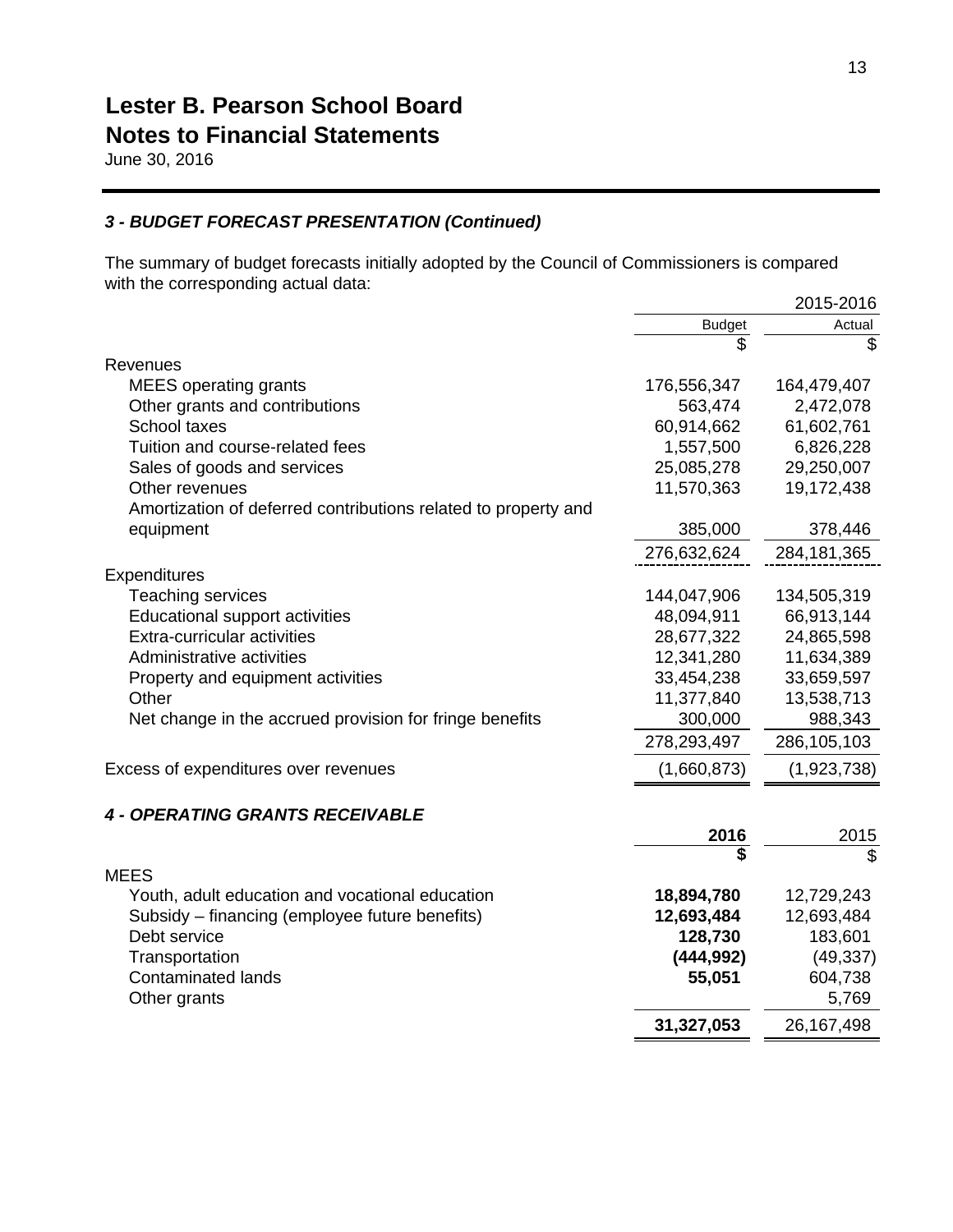June 30, 2016

| <b>5 - ACCOUNTS RECEIVABLE</b>               |            |            |
|----------------------------------------------|------------|------------|
|                                              | 2016       | 2015       |
|                                              |            | \$         |
| Accounts receivable – other                  | 8,161,321  | 5,999,951  |
| Sabbatical leave receivable                  | 143,942    | 125,428    |
| Commodity taxes receivable                   | 851,421    | 1,186,797  |
|                                              | 9,156,684  | 7,312,176  |
| 6 - ACCOUNTS PAYABLE AND ACCRUED LIABILITIES | 2016       | 2015       |
|                                              |            | \$         |
| Advance from the CGTSIM                      | 225,558    | 30,067,508 |
| Accounts payable and accrued liabilities     | 12,749,172 | 7,808,816  |
| Salaries and benefits payable                | 27,728,243 | 23,665,754 |
| Sabbatical leave payable                     | 1,549,124  | 1,260,199  |
| Holdbacks on contracts                       | 2,423,873  | 2,802,784  |
| Deposits on tenders                          | 15,000     | 51,117     |
|                                              | 44,690,970 | 65,656,178 |

#### *7 - DEFERRED REVENUES RELATED TO PROPERTY AND EQUIPMENT ACQUISITION*

|                                                            | 2016       | 2015       |
|------------------------------------------------------------|------------|------------|
|                                                            |            |            |
| Balance, beginning of year                                 | 6,776,531  | 7,074,080  |
| Revenues recognized as deferred contributions              | 161,222    | 82,533     |
| Deferred contributions recognized as revenues for the year | (378, 446) | (380, 082) |
| Balance, end of year                                       | 6,559,307  | 6,776,531  |

#### *8 - ACCRUED EMPLOYEE FUTURE BENEFITS*

Among the long-term obligations under employee future benefit plans, the School Board has a sick leave program, in accordance with the various collective agreements. This program allows certain employees to accumulate unused sick days. They are entitled to those unused sick days and can monetize them in the event of termination, retirement or death. Moreover, in the context of early retirement, employees can elect to use these accumulated sick days as fully paid days of absence.

|                                                          | 2016       | 2015       |
|----------------------------------------------------------|------------|------------|
|                                                          |            |            |
| Sick leave                                               | 7,043,791  | 6,696,587  |
| Vacation                                                 | 5,914,921  | 5,821,759  |
| Fringe benefits                                          | 2,345,370  | 2,230,012  |
| Accumulated overtime, wages insurance coverage and other | 1,564,939  | 1,132,321  |
|                                                          | 16,869,021 | 15,880,679 |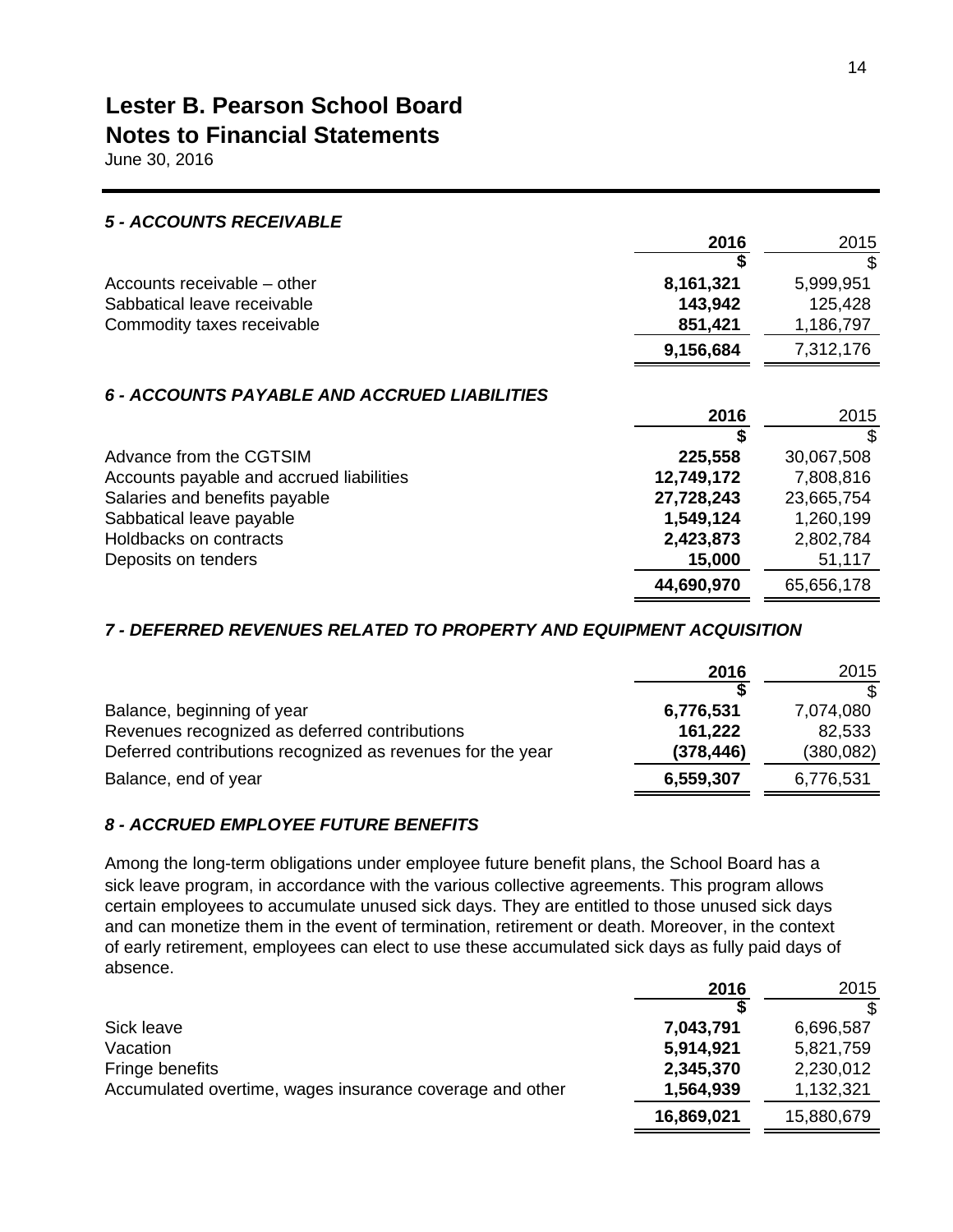June 30, 2016

#### *9 - OTHER LIABILITIES*

|                                                               | 2016        | 2015        |
|---------------------------------------------------------------|-------------|-------------|
|                                                               |             | \$          |
| CNESST's retrospective program provision                      | 713,526     | 492,143     |
| School Board's share of the debt that is subject to a subsidy |             |             |
| commitment held by the CGTSIM                                 | 201,432,690 | 177,676,484 |
| Other liabilities                                             | 2,203,610   | 2,661,073   |
|                                                               | 204,349,826 | 180,829,700 |

The long-term debt of school boards on the Island of Montreal is managed by the CGTSIM. The School Board's share of the long-term debt that is subject to a subsidy commitment is confirmed by the CGTSIM.

#### *10 - PROPERTY AND EQUIPMENT*

|                                   |               |                    | 2016                |
|-----------------------------------|---------------|--------------------|---------------------|
|                                   |               | <b>Accumulated</b> | <b>Net carrying</b> |
|                                   | Cost          | amortization       | amount              |
|                                   |               | \$                 | \$                  |
| Land development                  |               |                    |                     |
| Land                              | 11,746,027    |                    | 11,746,027          |
| Land development                  | 6,640,811     | 1,441,607          | 5,199,204           |
| <b>Buildings</b>                  |               |                    |                     |
| <b>Buildings</b>                  | 255,932,986   | 159,370,107        | 96,562,879          |
| Major building improvements       | 125,478,640   | 14,756,597         | 110,722,043         |
| Material and equipment            | 22,947,656    | 12,753,915         | 10,193,741          |
| Specialized pedagogical equipment | 4,323,884     | 2,076,882          | 2,247,002           |
| Complex networks                  | 27,178        | 6,291              | 20,887              |
|                                   | 427,097,182   | 190,405,399        | 236,691,783         |
|                                   |               |                    | 2015                |
|                                   |               | Accumulated        | Net carrying        |
|                                   | Cost          | amortization       | amount              |
|                                   | \$            | \$                 | \$                  |
| Land development                  |               |                    |                     |
| Land                              | 11,746,027    |                    | 11,746,027          |
| Land development                  | 6,526,576     | 1,094,213          | 5,432,363           |
| <b>Buildings</b>                  |               |                    |                     |
| <b>Buildings</b>                  | 256,459,574   | 155,455,740        | 101,003,834         |
| Major building improvements       | 114, 142, 455 | 11,068,306         | 103,074,149         |
| Material and equipment            | 35,008,580    | 23,745,478         | 11,263,102          |
| Specialized pedagogical equipment | 4,047,596     | 1,665,005          | 2,382,591           |
| Complex networks                  | 27,178        | 4,926              | 22,252              |
|                                   | 427,957,986   | 193,033,668        | 234,924,318         |

**2016**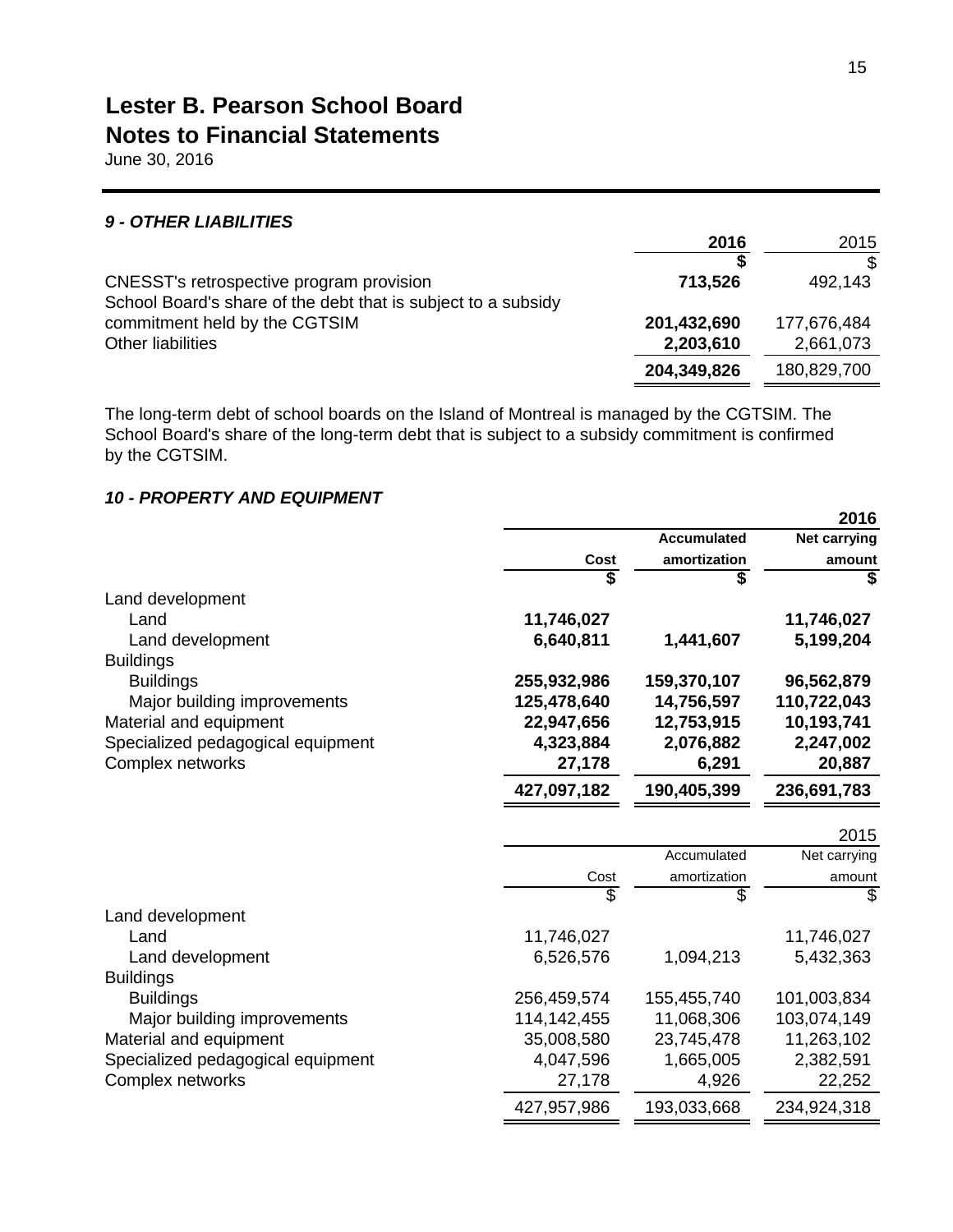June 30, 2016

#### *10 - PROPERTY AND EQUIPMENT (Continued)*

The total of property and equipment includes \$2,751,402 of property and equipment in progress or development (\$2,218,651 as at June 30, 2015); \$124,472 for land development (\$92,965 as at June 30, 2015) and \$2,626,930 for major improvements and transformation (\$2,125,686 as at June 30, 2015). No amortization is taken on those property and equipment.

#### *11 - RISK MANAGEMENT AND FINANCIAL RISKS*

#### **Risk management policy**

The School Board is exposed to various risks related to its financial instruments. The following provides a measure of risks at the date of the financial position, that is as at June 30, 2016.

#### **Financial risks**

#### *Credit risk*

Credit risk is the risk of a counterparty defaulting on contractual obligations. The School Board's credit risk is mainly associated with accounts receivable, excluding commodity taxes. To reduce its credit risk, the School Board regularly analyzes the balance of its user accounts receivable and reserves an allowance for doubtful accounts, as necessary, based on the estimated realizable value.

The carrying amount of the School Board's main financial assets represents the maximum amount exposed to credit risk.

#### *Interest rate risk*

The interest rate risk is the risk that the financial instruments will vary unfavourably according to interest rate fluctuations, whether the interest rates are fixed or variable. Fixed interest rate financial instruments expose the School Board to a fair value risk and those with variable interest rates, to a cash flow risk.

#### *Liquidity risk*

The liquidity risk of the School Board is the risk that they have difficulties honoring their obligations in relation to their financial liabilities.

As a result, the School Board is exposed to liquidity risk on the totality of its financial liabilities accounted for on its statement of financial position.

Liquidity risk management is to maintain a sufficient amount of cash and cash equivalents and to ensure that the School Board has a sufficient amount of authorized sources of financing The School Board established budget and cash forecasts to ensure it has the necessary funds to fufil its obligations.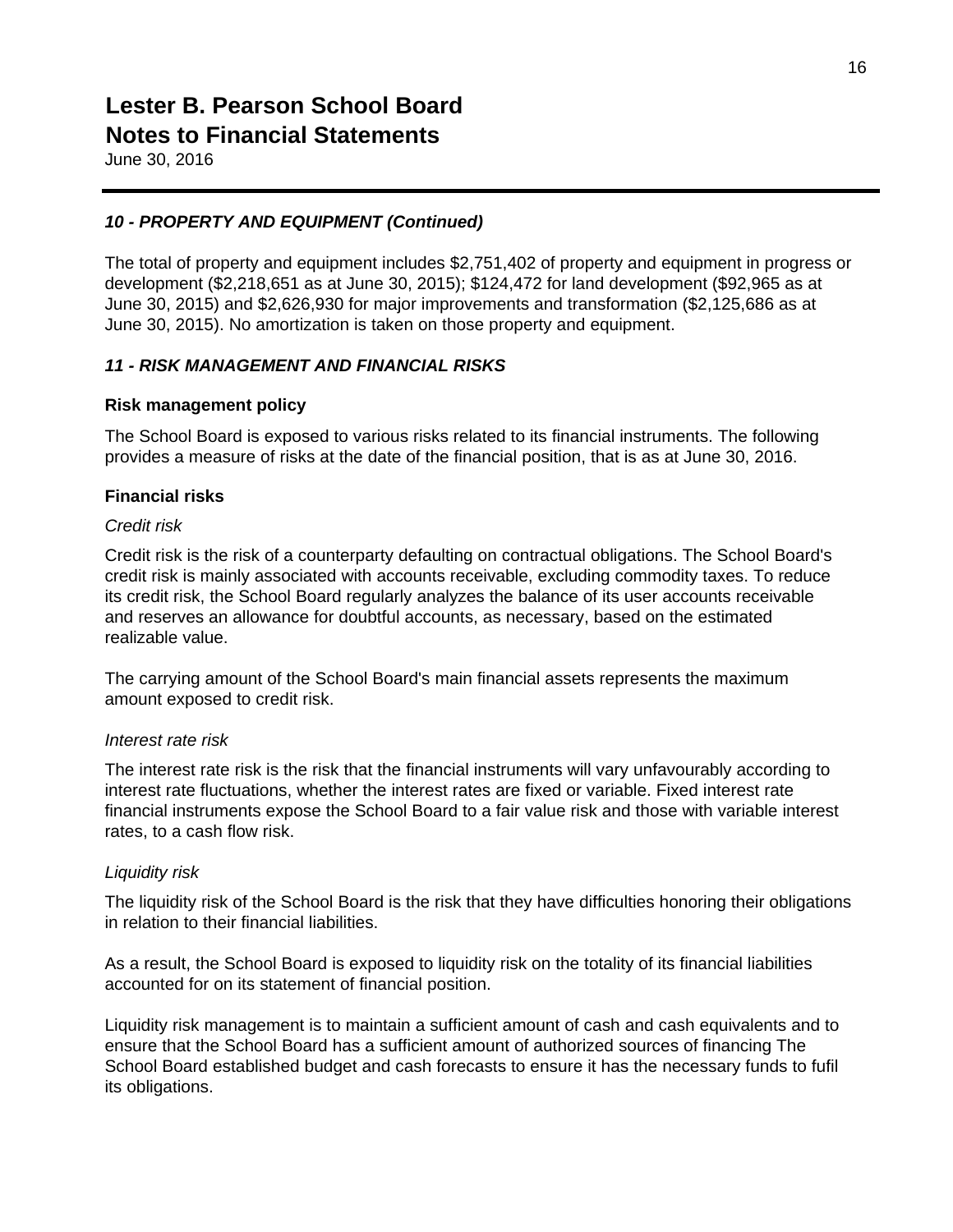June 30, 2016

#### *12 - COMMITMENTS*

In the course of its operations, the School Board has entered into various long-term agreements. The most significant agreements have led to the following contractual obligations:

- An amount of \$12,459,459 for construction, renovations and land improvement agreements to be completed during 2016-2017;
- An amount of \$782,041 for long-term lease agreements for the rental of photocopy machines, maturing in June 2021. Minimum lease payments for the next five years are \$318,957 in 2017, \$230,360 in 2018, \$143,029 in 2019, \$72,421 in 2020 and \$17,274 in 2021;
- An amount of \$726,061 for professional development;
- An amount of \$474,546 for apprenticeship programs;
- An amount of \$12,160,851 for school transportation contracts maturing between June 2016 and June 2017.

#### *13 - CONTINGENCIES*

As at June 30, 2016, outstanding claims against the School Board amount to \$2,268,362 (\$1,512,787 as at June 30, 2015) and consist of various claims on construction contracts. In respect to these claims, management has recorded a provision of \$513,184.

#### *14 - RELATED PARTY TRANSACTIONS*

In addition to the related party transactions which are already reported in the financial statements and recognized at the exchange amount, the School Board is related to all the departments, special funds, organizations and enterprises controlled directly or indirectly by the Government of Quebec or under the common control or subject to the significant influence of the Government of Quebec. The School Board had not entered into any commercial transactions with any of these related parties, other than in the normal course of its operations and under normal commercial terms. These transactions are not reported separately in the financial statements.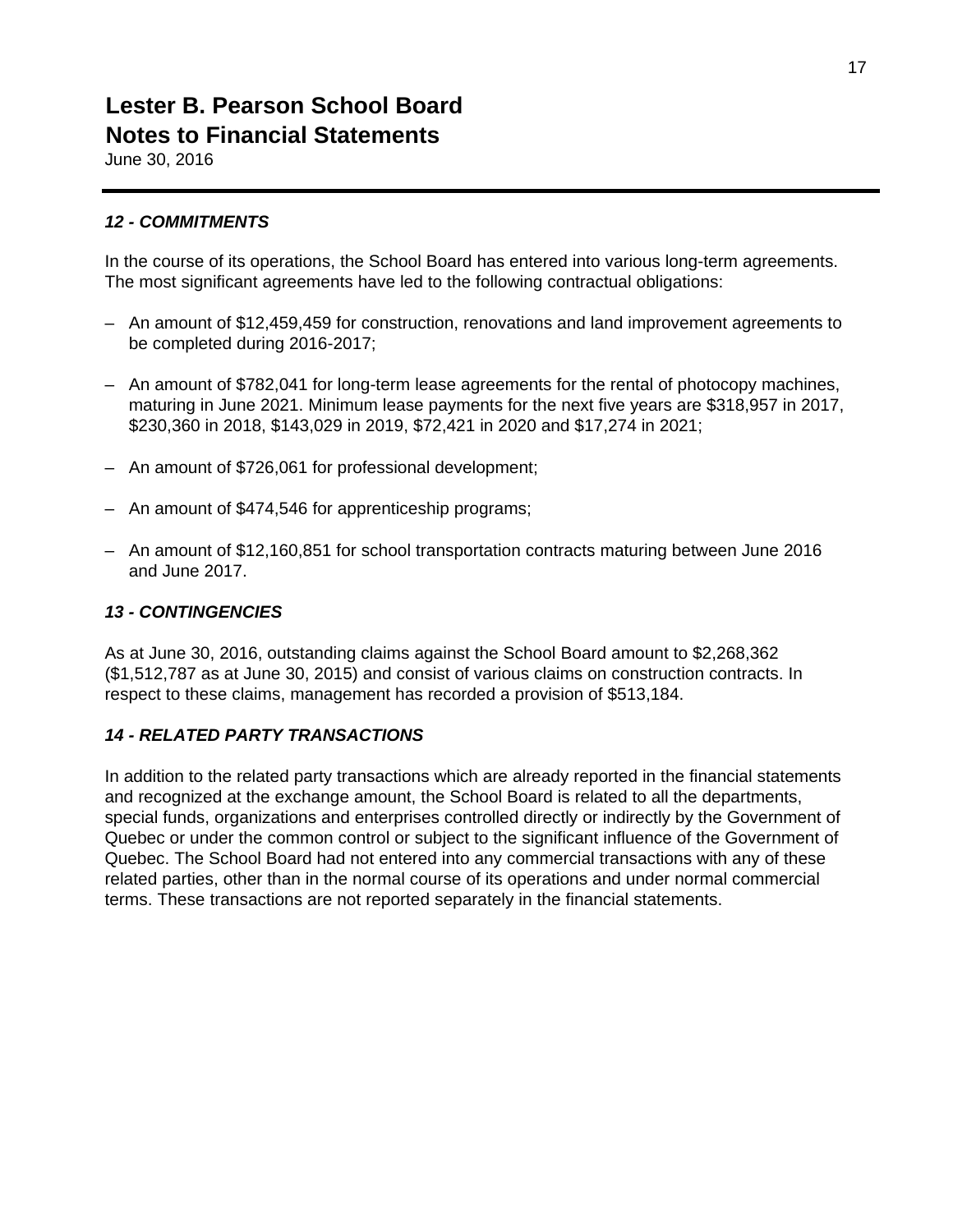# **Lester B. Pearson School Board Supplementary Information to Note 3**

Year ended June 30, 2016 (Unaudited)

The following supplementary information has been compiled. We have not performed an audit or examination with respect to the supplementary information and, accordingly, we express no assurance thereon.

|                                            | 2016         | 2015        |
|--------------------------------------------|--------------|-------------|
|                                            |              | S           |
| <b>BREAKDOWN OF OPERATING EXPENDITURES</b> |              |             |
| <b>Teaching services</b>                   |              |             |
| Kindergarten                               | 7,584,902    | 7,883,922   |
| Elementary                                 | 50,043,401   | 50,080,422  |
| Secondary                                  | 45,756,609   | 45,973,571  |
| <b>Technical vocational</b>                | 24,443,425   | 20,673,158  |
| <b>Educational intervention</b>            | 486,560      | 2,285,790   |
| Adult education                            | 6,190,422    | 6,554,525   |
|                                            | 134,505,319  | 133,451,388 |
| <b>Educational support activities</b>      |              |             |
| Management of schools and centres          | 18,921,317   | 18,195,910  |
| <b>Educational material</b>                | 4,329,446    | 4,330,602   |
| <b>Complementary services</b>              | 24,710,685   | 24,349,293  |
| Pedagogical services                       | 12,780,034   | 9,555,971   |
| Animation and pedagogical services         | 1,815,732    | 2,257,066   |
| Professional development                   | 433,725      | 597,860     |
| Social, cultural and sports activities     | 3,922,205    | 4,895,006   |
|                                            | 66,913,144   | 64,181,708  |
| Extra-curricular activities                |              |             |
| Living allocation                          | 21,000       | 1,598,599   |
| Food services                              | 1,025,712    | 695,648     |
| Transportation                             | 13, 151, 877 | 13,354,529  |
| Daycare                                    | 10,667,009   | 10,909,533  |
|                                            | 24,865,598   | 26,558,309  |
| Administrative activities                  |              |             |
| <b>Council of Commissioners</b>            | 299,334      | 478,043     |
| Management                                 | 8,908,451    | 8,917,099   |
| Corporate services                         | 2,382,399    | 2,209,938   |
| Professional development                   | 44,205       | 47,590      |
|                                            | 11,634,389   | 11,652,670  |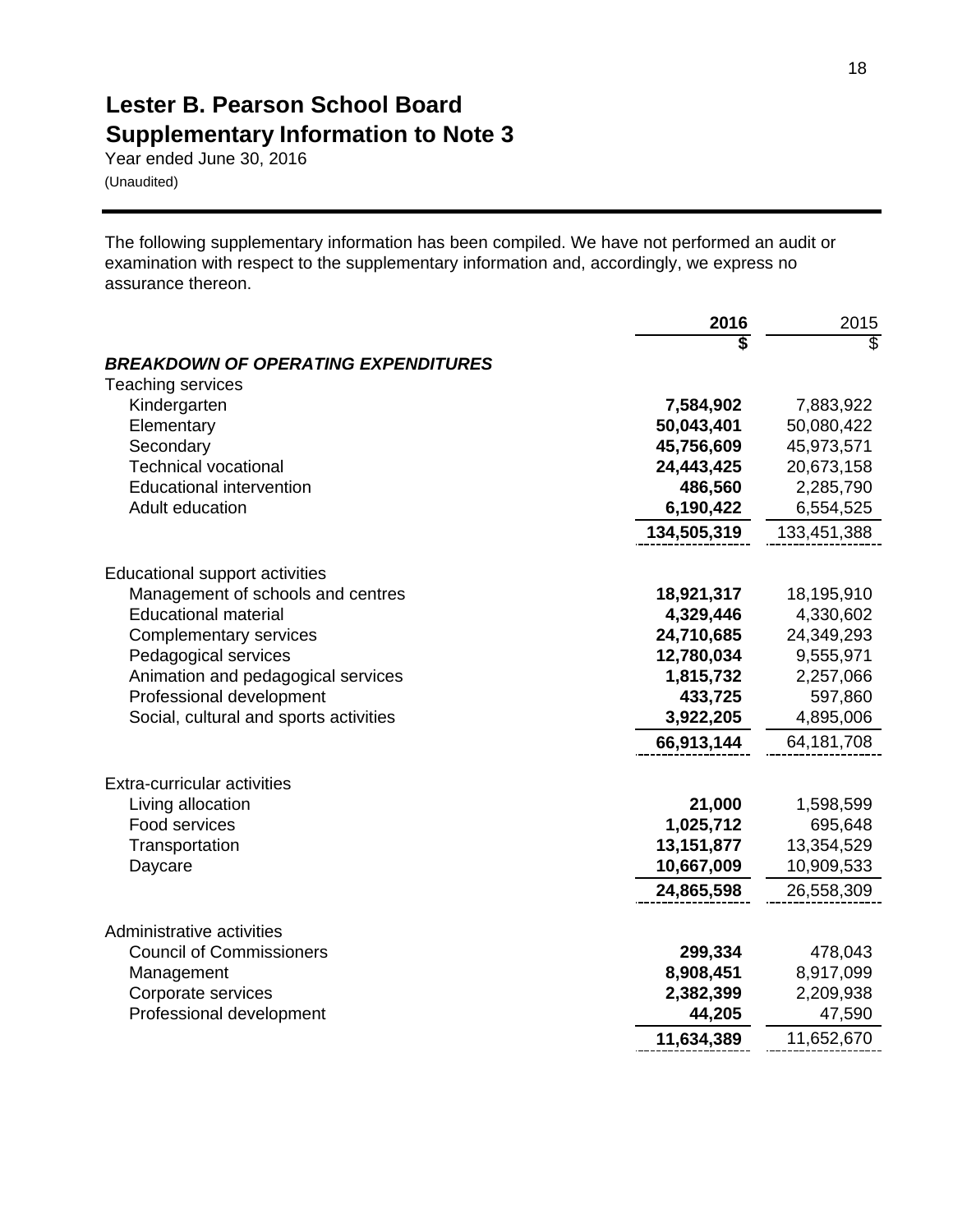# **Lester B. Pearson School Board Supplementary Information to Note 3**

Year ended June 30, 2016 (Unaudited)

|                                                                                             | 2016        | 2015        |
|---------------------------------------------------------------------------------------------|-------------|-------------|
| <b>BREAKDOWN OF OPERATING EXPENDITURES (Continued)</b><br>Property and equipment activities | \$          | \$          |
| Furniture and equipment                                                                     | 113,961     | 142,197     |
| Amortization of furniture and equipment                                                     | 5,156,123   | 5,373,767   |
| <b>Building upkeep</b>                                                                      | 4,144,352   | 4,290,523   |
| Amortization of buildings                                                                   | 7,949,430   | 7,379,890   |
| Caretaking services                                                                         | 9,344,281   | 9,199,348   |
| Energy                                                                                      | 5,623,127   | 5,493,914   |
| Rental                                                                                      | 263,675     | 280,435     |
| Computer development – not capitalized                                                      | 319,787     | 319,787     |
| Security                                                                                    | 744,861     | 760,572     |
|                                                                                             | 33,659,597  | 33,240,433  |
| Other                                                                                       |             |             |
| Financing costs                                                                             | 268,213     | 431,960     |
| Special projects                                                                            | 3,540,873   | 3,659,933   |
| Subsidized schools in the public interest                                                   | 9,107,237   | 8,166,964   |
| Retroactivity                                                                               | 720,911     | 35,436      |
| Job security                                                                                | 27,805      | 29,545      |
| Allowance for doubtful account variation                                                    | 500,247     | 21,555      |
| Environmental liability - revaluation                                                       | (975, 164)  | (34, 426)   |
| Loan of service                                                                             | 118,235     | 122,454     |
| Miscellaneous                                                                               | 230,356     | 326,035     |
|                                                                                             | 13,538,713  | 12,759,456  |
| Net change in the accrued provision for fringe benefits                                     | 988,343     | (333, 622)  |
|                                                                                             | 286,105,103 | 281,510,342 |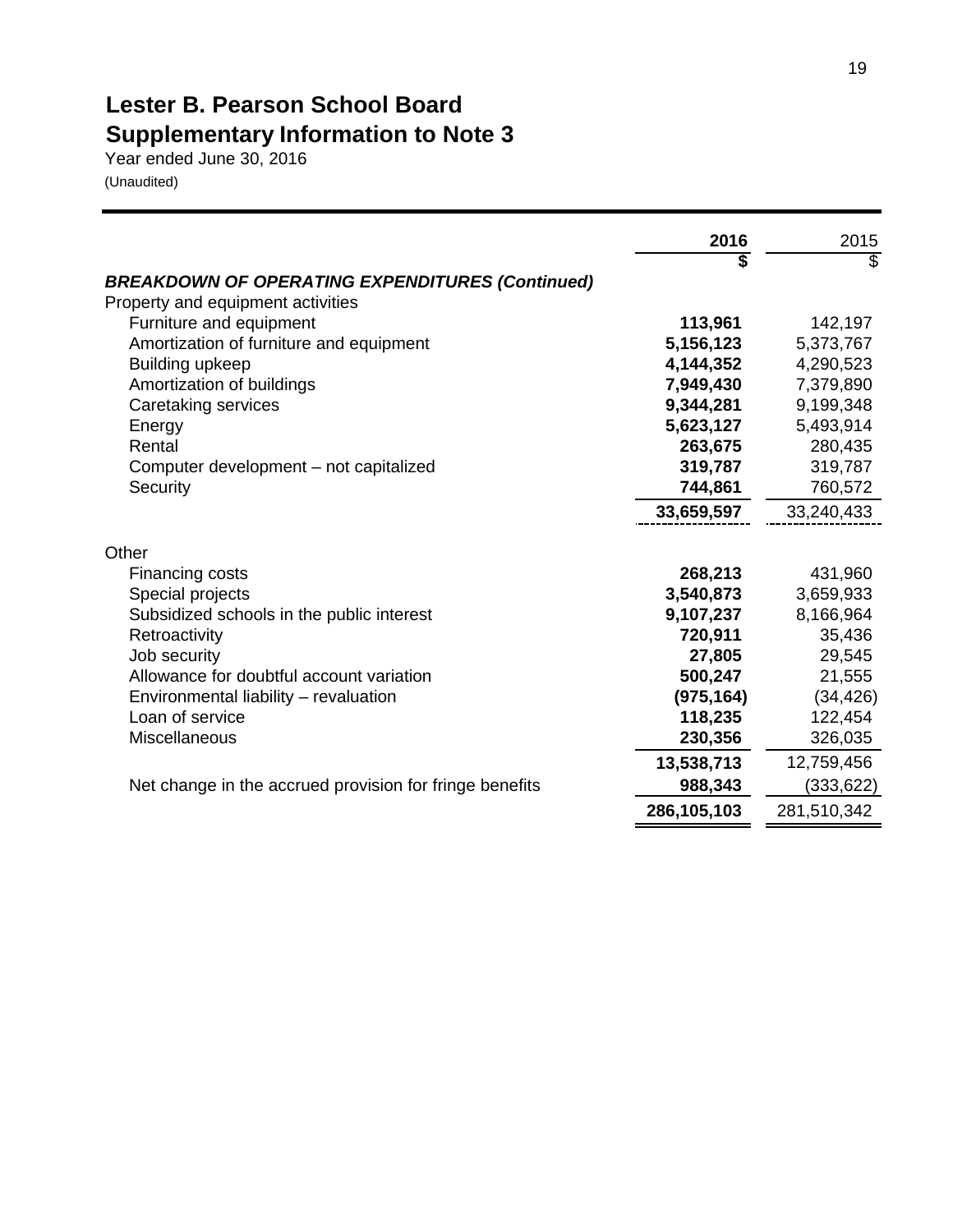### **Lester B. Pearson School Board Supplementary Information**

Year ended June 30, 2016

#### *REVENUE BREAKDOWN*